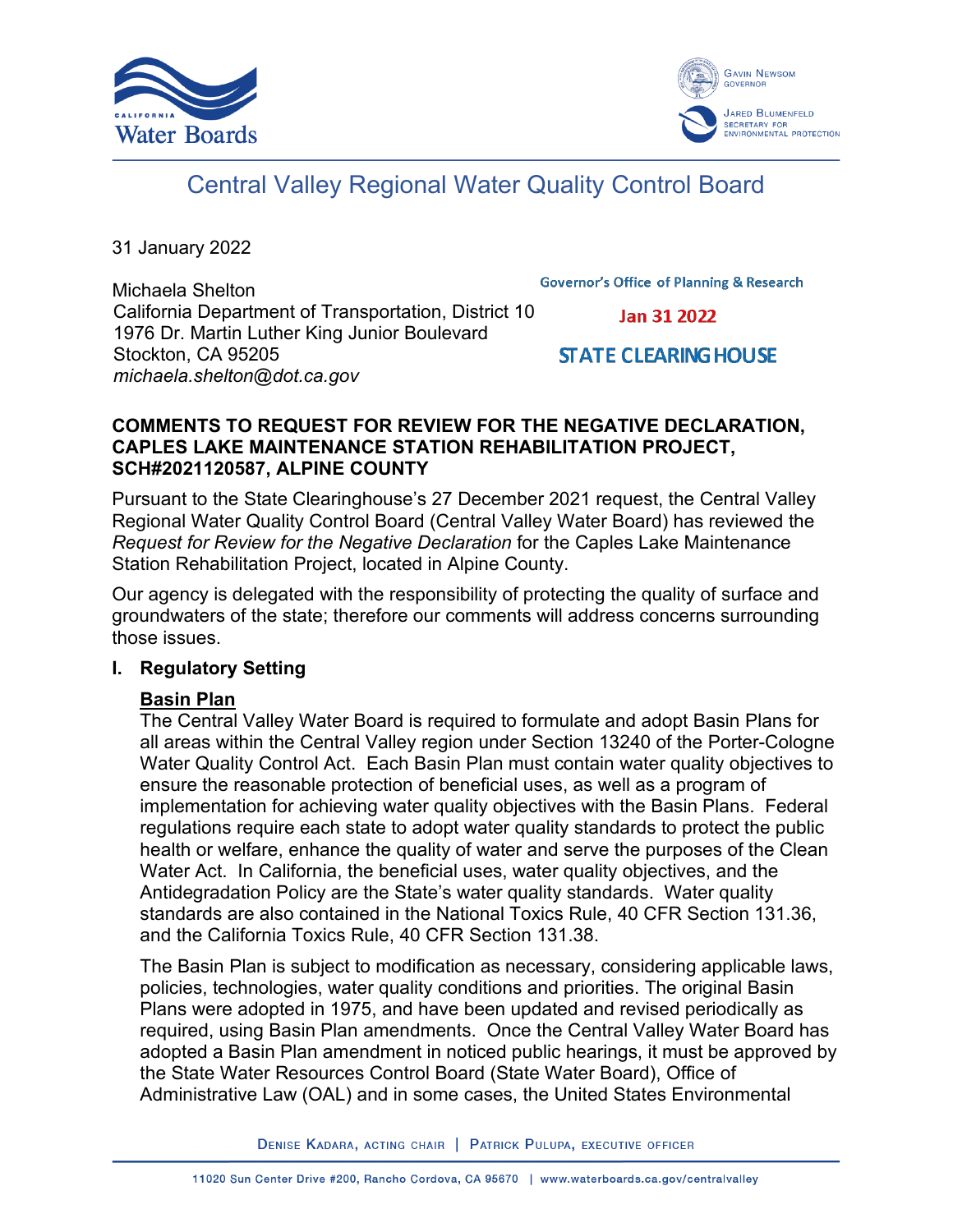Protection Agency (USEPA). Basin Plan amendments only become effective after they have been approved by the OAL and in some cases, the USEPA. Every three (3) years, a review of the Basin Plan is completed that assesses the appropriateness of existing standards and evaluates and prioritizes Basin Planning issues. For more information on the *Water Quality Control Plan for the Sacramento and San Joaquin River Basins*, please visit our website:

[http://www.waterboards.ca.gov/centralvalley/water\\_issues/basin\\_plans/](http://www.waterboards.ca.gov/centralvalley/water_issues/basin_plans/)

### **Antidegradation Considerations**

All wastewater discharges must comply with the Antidegradation Policy (State Water Board Resolution 68-16) and the Antidegradation Implementation Policy contained in the Basin Plan. The Antidegradation Implementation Policy is available on page 74 at:

https://www.waterboards.ca.gov/centralvalley/water\_issues/basin\_plans/sacsjr\_2018 05.pdf

In part it states:

*Any discharge of waste to high quality waters must apply best practicable treatment or control not only to prevent a condition of pollution or nuisance from occurring, but also to maintain the highest water quality possible consistent with the maximum benefit to the people of the State.*

*This information must be presented as an analysis of the impacts and potential impacts of the discharge on water quality, as measured by background concentrations and applicable water quality objectives.*

The antidegradation analysis is a mandatory element in the National Pollutant Discharge Elimination System and land discharge Waste Discharge Requirements (WDRs) permitting processes. The environmental review document should evaluate potential impacts to both surface and groundwater quality.

#### **II. Permitting Requirements**

#### **Construction Storm Water General Permit**

Dischargers whose project disturb one or more acres of soil or where projects disturb less than one acre but are part of a larger common plan of development that in total disturbs one or more acres, are required to obtain coverage under the General Permit for Storm Water Discharges Associated with Construction and Land Disturbance Activities (Construction General Permit), Construction General Permit Order No. 2009-0009-DWQ. Construction activity subject to this permit includes clearing, grading, grubbing, disturbances to the ground, such as stockpiling, or excavation, but does not include regular maintenance activities performed to restore the original line, grade, or capacity of the facility. The Construction General Permit requires the development and implementation of a Storm Water Pollution Prevention Plan (SWPPP). For more information on the Construction General Permit, visit the State Water Resources Control Board website at:

[http://www.waterboards.ca.gov/water\\_issues/programs/stormwater/constpermits.sht](http://www.waterboards.ca.gov/water_issues/programs/stormwater/constpermits.shtml) [ml](http://www.waterboards.ca.gov/water_issues/programs/stormwater/constpermits.shtml)